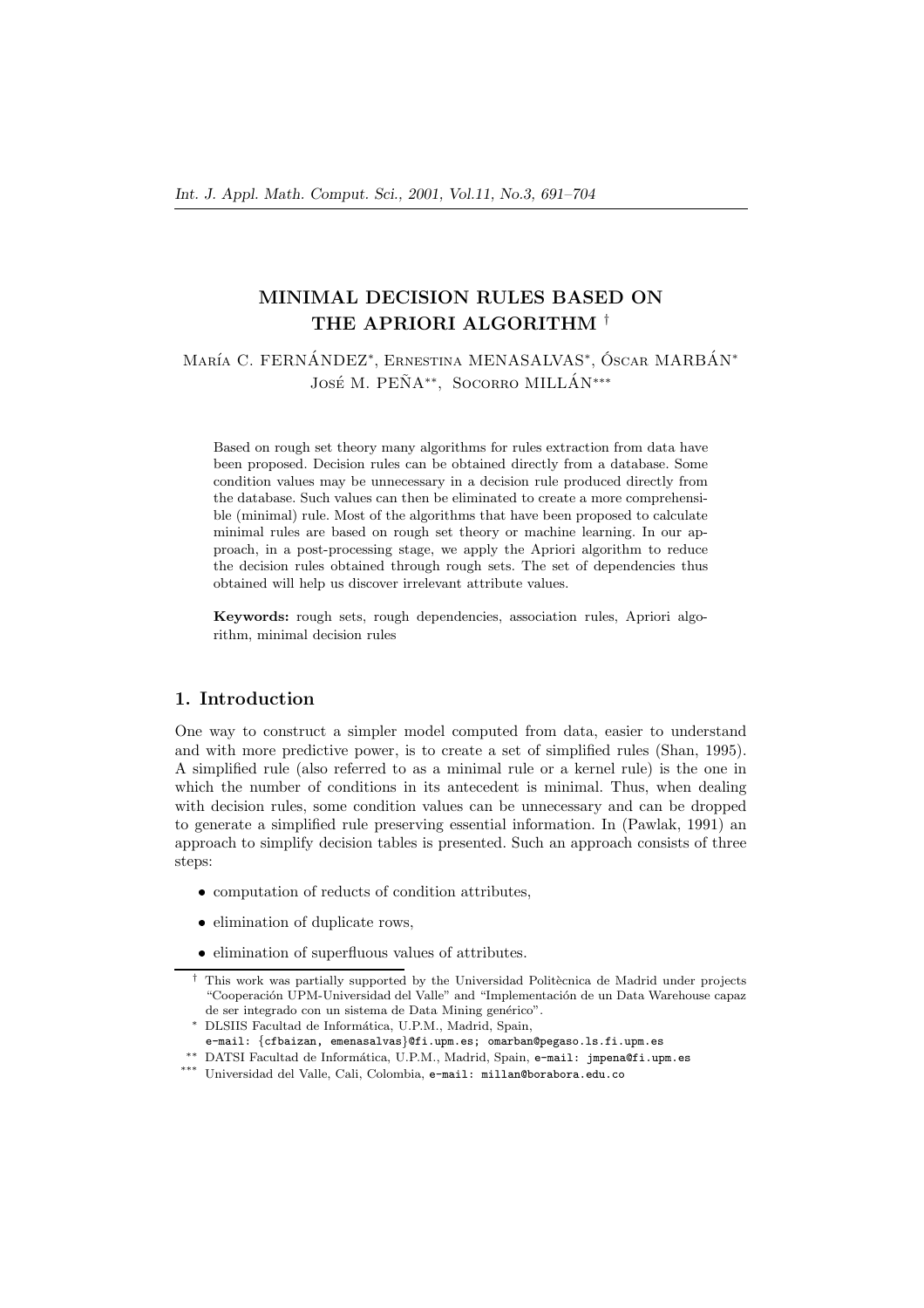This approach to the problem is not very useful from the practical point of view, because both the computation of reducts and the superfluous equivalence classes are NP-hard.

Many algorithms and methods have been proposed and developed to generate minimal decision rules. From the point of view of algorithms, some of them are based on inductive learning (Grzymala-Busse, 1993; Michalski *et al.*, 1986; Quinlan, 1986), and some others are based on rough set theory (Bazan, 1996; 1998; Shan, 1995; Shan and Ziarko, 1994; 1995; Skowron, 1995; Stefanowski, 1998). Some of the procedures associated with rough set theory are complex to compute. Thus, rough set theory has been applied to solve data mining problems integrated with other knowledge extraction methods.

Shan (1995) proposes and develops a systematic method for computing all minimal rules, called maximally general rules, based on decision matrices. Based on rough set and Boolean reasoning, Bazan (1996) proposes a method to generate decision rules using the concept of dynamic reducts. Dynamic reducts are stable reducts of a given decision table that appear frequently in random samples of a decision table. Skowron (1995) proposes a method that, when applied over consistent decisions tables, makes it possible to obtain minimal decision rules. Based on the relative discernibility matrix notion, the method enables us to calculate the set of all relative reducts of a decision table. An incremental learning algorithm for computing the set of all minimal decision rules based on the decision matrix method is proposed in (Shan and Ziarko, 1995).

On the other hand, some efforts have been made to integrate different data mining tasks for obtaining better rules. In (Choobineh *et al*, 1997), an approach integrating fuzzy logic and modified rough sets is proposed in order to classify new objects into one of the different decisions categories when this classification cannot be perfectly made. Świniarski (1998a; 1998b) proposes integration of rough sets with statistical methods and neural networks. In the former proposal, Principal Component Analysis (PCA) and Bayesian inference are integrated with rough sets for data mining applied to breast cancer detection. PCA is applied for feature extraction and reduction. Rough set theory is used to find reduct sets from patterns obtained as a result of PCA. In the latter, rough sets and neural networks are combined for data mining and pattern recognition and then implemented as a rough-neural system. Rough sets are used to reduce the size of a knowledge base, while neural networks are used for classification. Furthermore, in (Kosters *et al*, 1999) a method to extract clusters based on the Apriori algorithm is proposed. The method considers the highest possible order association rules. One of these rules with the highest confidence is selected, and all the customers that bought items in the antecedent rule constitute a first cluster. The customers in this cluster are removed from the original data set and the process is iterated, leading to a hierarchical clustering. The method for stopping uses either a maximum number of cluster parameters or the minimum support threshold for the generated rules. Another combined algorithm based on both the Apriori algorithm and rough set theory can be found in (Lin, 1996).

Kryszkiewicz (1998a; 1998b; Kryszkiewicz and Rybinski, 1998) proposed a new algorithm which mines very large databases based on association rules generation. This algorithm is a modification of the Apriori algorithm (Agrawal *et al*., 1993) espe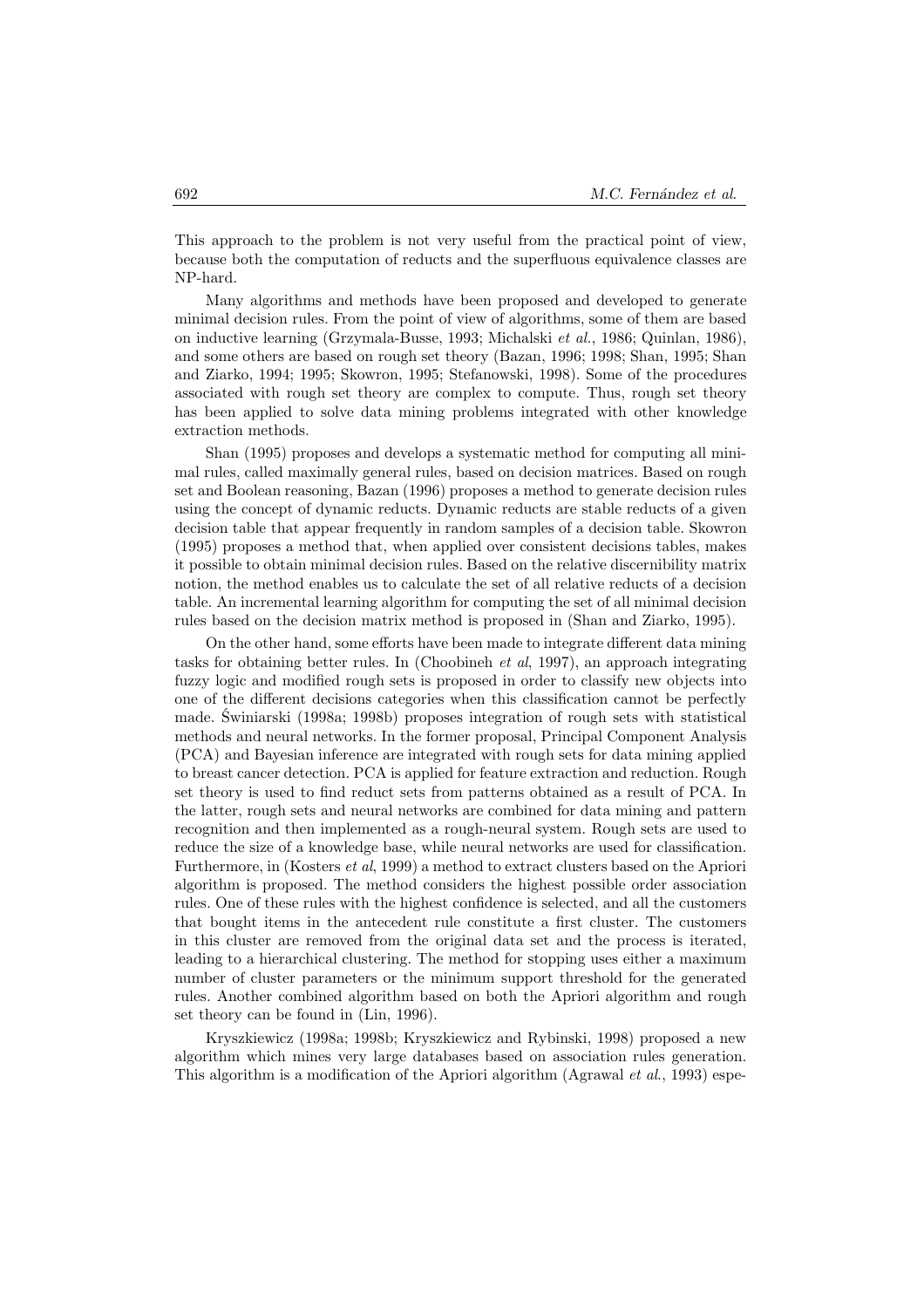cially suited for seeking rules with a user-specified consequent.

We present an approach based on the Apriori algorithm that, in a post-processing stage, will allow us to reduce decision rules obtained by means of rough sets. We will assume that a positive region has already been calculated, so that a set of possible redundant rules is available. The set of dependencies obtained by applying the Apriori will help us discover irrelevant attribute values.

The proposed approach is based on the following idea: *The problem of finding dependencies with a degree greater than a given number k can be assimilated to the problem of discovering rules having a confidence*  $\geq k$  *from the set of large itemsets obtained by the application of the Apriori algorithm*. Our approach differs from the one proposed in (Kryszkiewicz, 1998a) on the following points: (i) the input of the algorithm in (Kryszkiewicz, 1998a) is a modified decision table while the input in our approach is a table containing a positive region, (ii) the methods used to extract association rules from the frequent itemsets are different, (iii) our contribution also applies a postprocessing step in which rules are analyzed and pruned.

The reminder of the paper is organized as follows: Section 2 presents the fundamentals of rough sets as well as those of the Apriori algorithm. Section 3 describes both the basis of the new approach and the proposed algorithm itself. In Section 4 the algorithm is validated with different sample datasets. Finally, Section 5 presents a discussion of the results as well as ideas for future research.

# **2. Preliminaries**

## **2.1. Rough Set Theory**

The original rough set model was proposed by Pawlak (1991). This model is concerned with the analysis of deterministic data dependencies. According to Ziarko (1993), rough set theory is the discovery representation and analysis of data regularities. In this model, the objects are classified into indiscernibility classes based on pairs (attribute, values).

Let *OB* be a non-empty set called the universe, and let *IND* be an equivalence relation over the universe *OB*, called the indiscernibility relation, which represents a classification of the universe into classes of objects which are indiscernible or identical in terms of the knowledge provided by given attributes. The main notion in rough set theory is that of the approximation space which is formally defined as

$$
A = (OB, IND). \tag{1}
$$

The equivalence classes of the relation are also called the elementary sets. Any finite union of elementary sets is called a definable set. Let us take *X ⊆ OB* which represents a concept. It is not always the case that *X* can be defined exactly as the union of some elementary sets. That is why two new sets are defined:  $Apr(X) = \{o \in OB/[o] \subseteq X\}$  will be called the *lower approximation*, and  $\overline{Apr}(X) = \{o \in OB/[o] \cap X \neq \emptyset\}$  will be called the *upper approximation*. Any set defined in terms of its lower and upper approximations is called a *rough set*.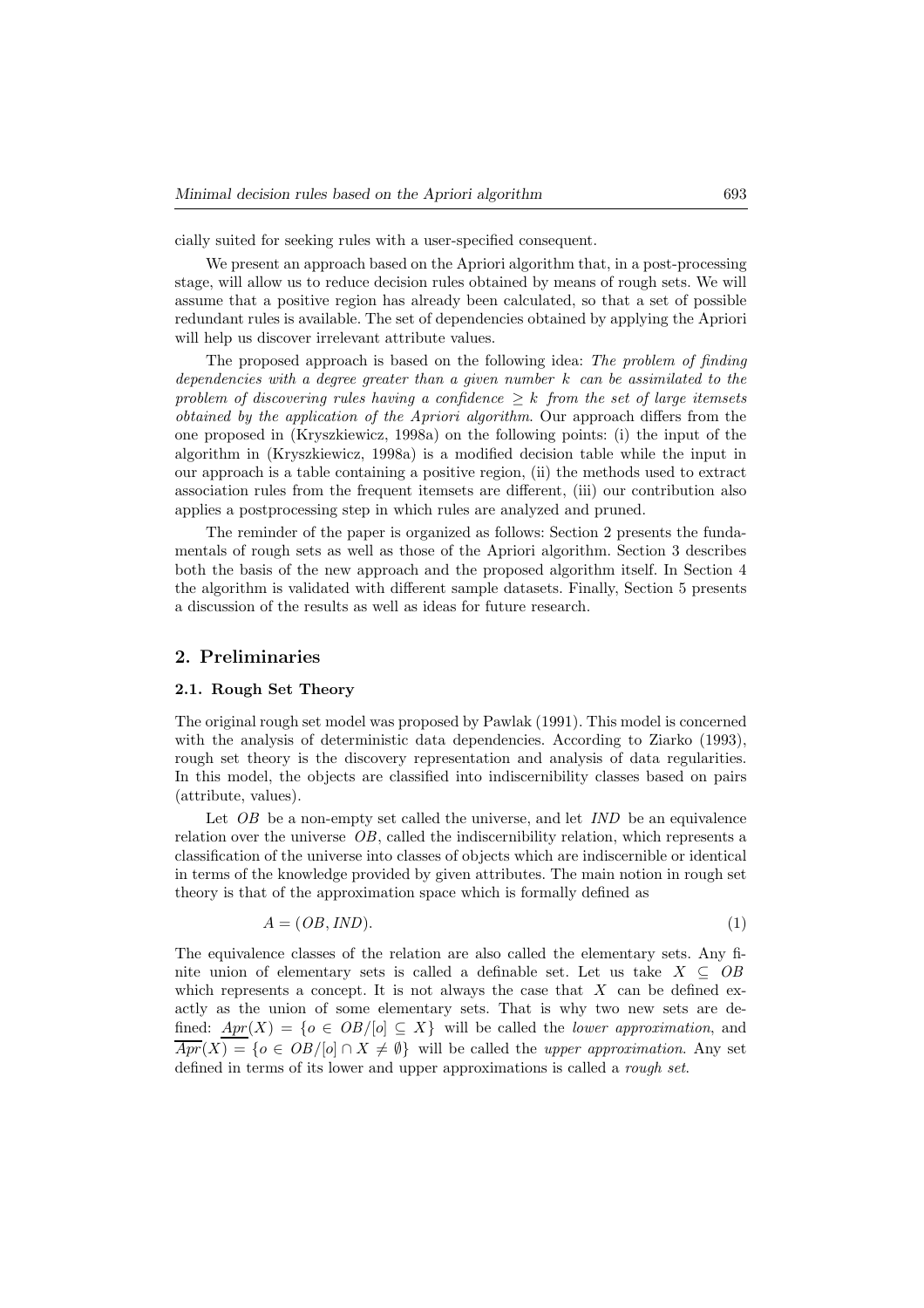## **2.2. Information Systems**

The main computational effort in the process of data analysis in rough set theory is associated with the determination of attribute relationships in information systems. An information system is the quadruple  $S = (OB, AT, V, f)$ , where:

- *OB* is a set of objects,
- *AT* is a set of attributes,
- $V = \bigcup V_a$ ,  $V_a$  being the values of an attribute *a*,
- $f: OB \times AT \rightarrow V$ .

#### **2.3. Decision Tables**

Formally, a decision table *S* is the quadruple  $S = (OB, C, D, V, f)$ . All the concepts are defined similarly to those of information systems; the only difference is that the set of attributes has been divided into two sets, *C* and *D*, which are conditions and decisions, respectively.

Let *P* be a nonempty subset of  $C \cup D$ , and let  $x, y$  be members of *OB*. Here *x, y* are indiscernible by *P* in *S* if and only if  $f(x, p) = f(y, p)$  for all  $p \in P$ . Thus *P* defines a partition on *OB*. This partition is called a classification of *OB* generated by *P*. Then for any subset *P* of  $C \cup D$ , we can define an approximation space, and for any  $X \subset OB$ , the lower approximation of X in S and the upper approximation of *X* in *S* will be denoted by  $P(X)$  and  $\overline{P}(X)$ , respectively.

### **2.4. Association Rules**

The goal of the association discovery is to find items that imply the presence of other items. An association rule is formally described as follows: Let  $I = \{i_1, i_2, \ldots, i_n\}$  be a set of literals called items. Let *D* be a set of transactions where each transaction *T* is a set of items such that *T* ⊂ *I*. An association rule is an implication of the form *X* → *Y*, where *X* ⊂ *I*, *Y* ⊂ *I* and *X* ∩ *Y* =  $\emptyset$ . The rule *X* → *Y* holds in the transaction set *D* with confidence *c* if *c*% of transactions in *D* that contain *X* also contain *Y*. The rule  $X \to Y$  holds in the transaction set *D* with support *s* if *s*% of transactions in  $D$  contain  $X \cup Y$ .

Given a set of transactions *D*, the problem of mining association rules is to generate all the association rules that have support and confidence greater than the user-specified minimum support (*minsup*) and minimum confidence (*minconf* ), respectively.

In order to derive the association rules, two steps are required:

- find large itemsets for a given *minsup*, and
- compute rules for a given *minconf* based on the itemsets obtained before.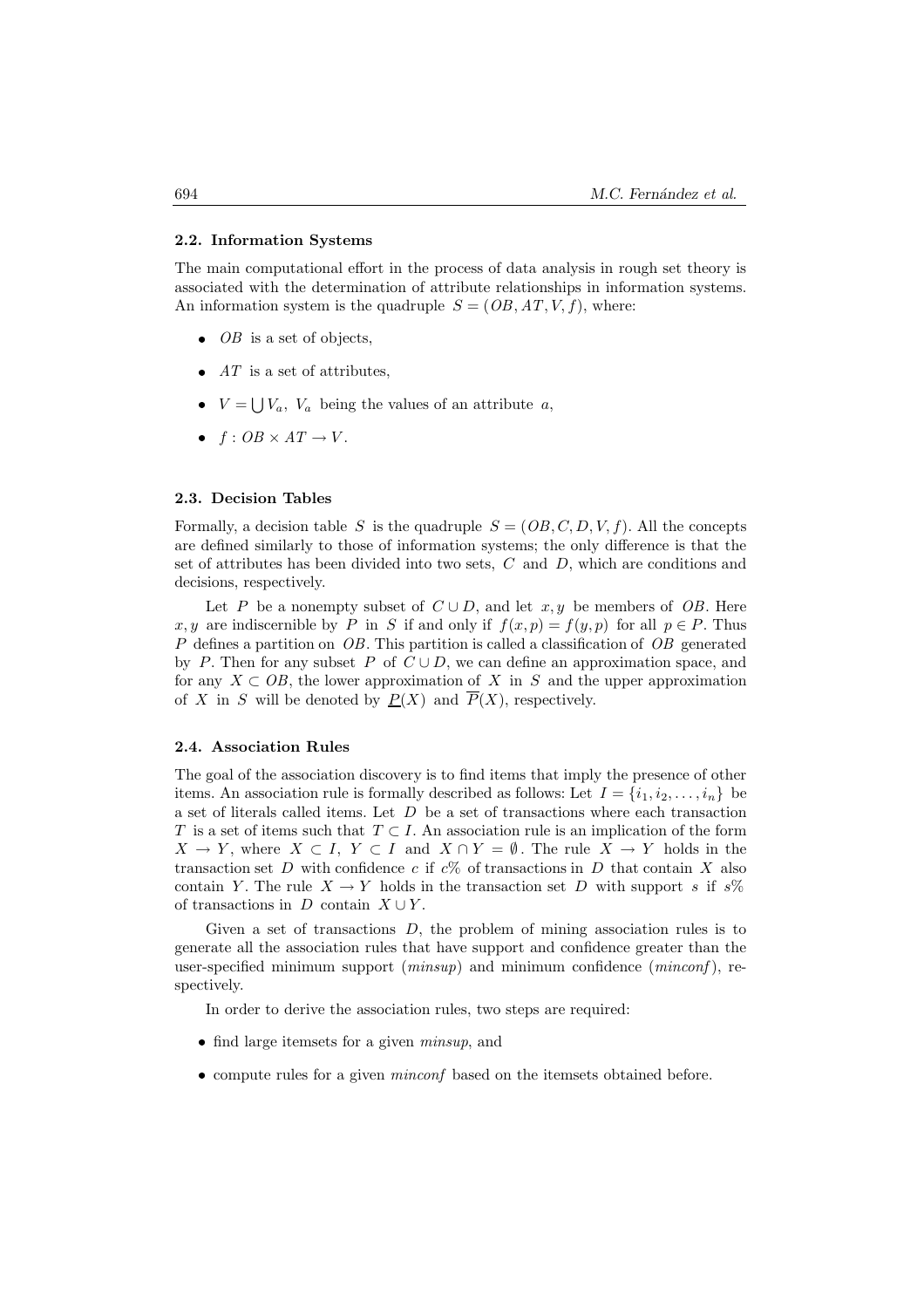The Apriori algorithm for finding all large itemsets makes multiple passes over the database. In the first pass, the algorithm counts item occurrences to determine large one-item sets. The other passes consist of two steps. First, the large itemsets *Lk−*<sup>1</sup> found in the  $(k-1)$ -th pass are used to generate the candidate itemsets  $C_k$ ; next, all those itemsets which have some  $k-1$  subset that is not in  $L_{k-1}$  are deleted, yielding  $C_k$ . Once the large itemsets are obtained, rules of the form  $a \rightarrow (l - a)$  are computed, where  $a \subset l$  and  $l$  is a large itemset.

# **3. A New Algorithm to Reduce Decision Rules**

In this section we present an algorithm to post-process rules extracted by other classification algorithms. Given the model generated by the previous algorithm to be expressed as a set of rules (*a ruleset*), our objective is to obtain a reduced set of rules in terms of both rule complexity (measured by the number of conditions in the antecedent) and the ruleset size (number of rules). The proposed algorithm calculates the positive region of a decision table by means of Variable Precision Rough Set Model (VPRSM) and takes it as its input.

Each row of the table will be considered as a rule, taking the form  $Left_i \rightarrow Right_i$ . Left<sub>i</sub> is a set of multiple conditions  $\{C_1, C_2, \ldots, C_m\}$ . These conditions are attributevalue pairs  $(A_j, v_j)$  (usually presented in the form  $A_j = v_j$ ) with  $A_j \in AT$  and  $v_j \in V_{a_j}$  ( $V_{a_j}$  is the set of all the possible values attribute  $A_j$  can take). *Right*<sub>*i*</sub> is any possible value of the decision attribute  $(Right_i \in V_D)$ . Thus  $R = \{r_1, r_2, \ldots, r_n\}$ will be the set of rules obtained in this way.

There are two different kinds of characteristics in these sets of rules that may increase the complexity of the ruleset:

- ➀ The cardinality of the ruleset represents the number of rules the ruleset has. When dealing with real world problems, many algorithms tend to generate a large number of very specialized rules. Each of these rules describes a very reduced set of cases used for training (a very low support).
- ➁ Some of the rules in the ruleset have redundant conditions in their antecedents allowing for the removal of one or more conditions from the antecedent, while keeping the meaning and classification power of the rule.

## **3.1. Formal Representation**

In order to present these two abnormalities in a formal way, several definitions have to be introduced.

**Rule matching**: Let *OB* be the set of objects and *R* be a ruleset. We define the rule matching functor as an incomplete function:  $Match : OB \times R \longrightarrow V_d$ ,

$$
Match(o, Left \rightarrow Right) = \begin{cases} Right & \text{if } \forall (A = v) \in Left : f(A, o) = v, \\ \text{undefined} & \text{otherwise.} \end{cases}
$$
 (2)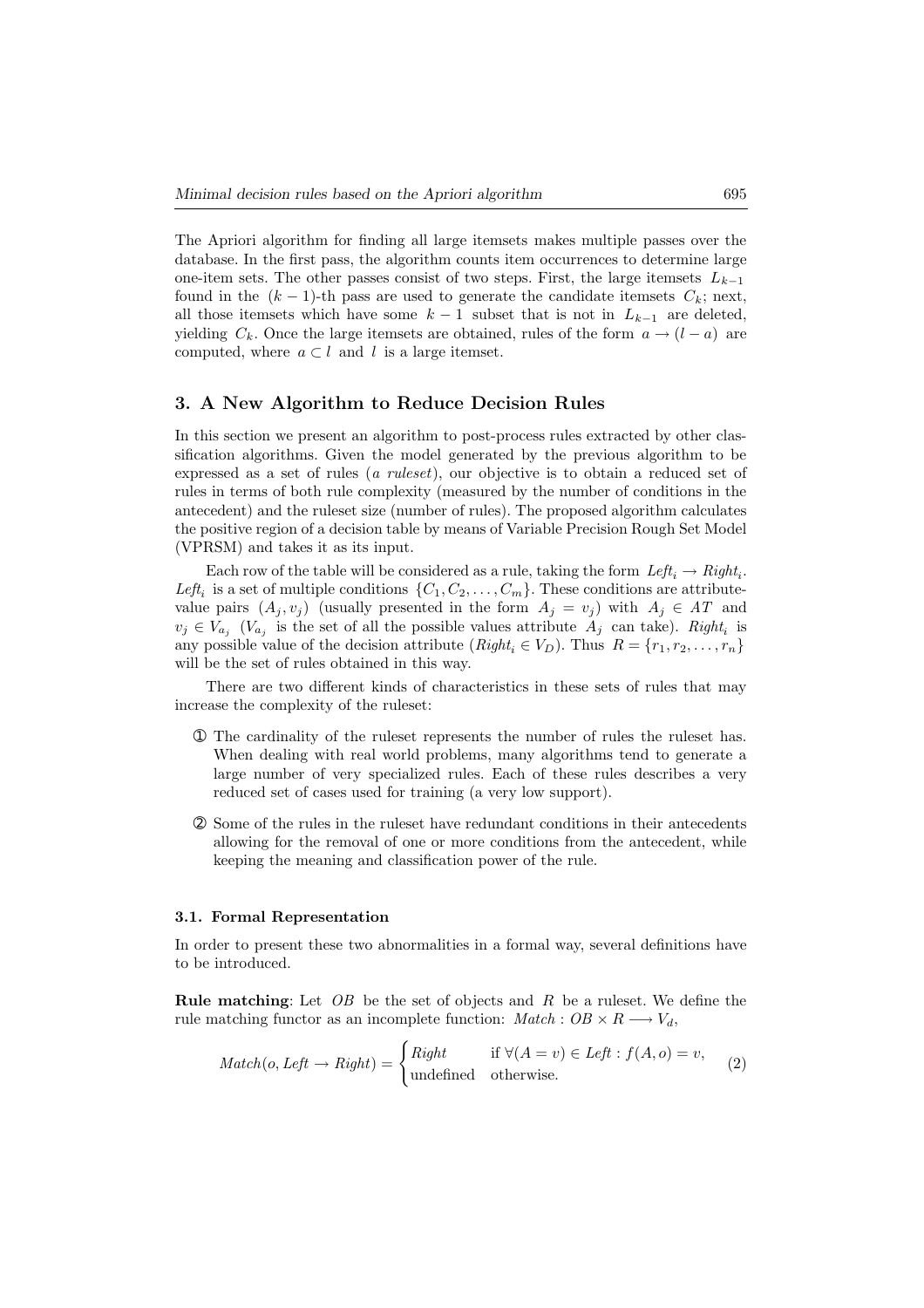**Predicted value**: For an object  $o \in OB$  and a ruleset R, by the predicted value of *o* using *R* we mean

$$
Pred(o, R) = Right,
$$
  
if  $\exists (Left \rightarrow Right) \in R : Match(o, Left \rightarrow Right) \neq undefined.$  (3)

This functor represents how a ruleset can give a value for each presented object. It is assumed that there is only one predicted value for each object, so that there are no contradictory rules in the ruleset.

**Ruleset coverage**: Let *R* be a ruleset,  $D \in AT$  a decision attribute, and *OB* a set of objects.  $Cov(R, D, OB) \subseteq OB$  is the subset of objects classified successfully by the ruleset in terms of the values of attribute *D* (the equivalence classes defined by *D*),

$$
o \in Cov(R, D, OB) \Longleftrightarrow o \in OB \land Pred(o, R) = f(D, o).
$$
 (4)

Coverage set calculation by *Cov* has the distributive property over the union (*∪*) and the difference (*−*) of rulesets, which can be proved as follows:

$$
Cov(R \cup S, D, OB) = Cov(R, D, OB) \cup Cov(S, D, OB),
$$
\n<sup>(5)</sup>

$$
\forall o \in Cov(R \cup S, D, OB) \Leftrightarrow Pred(o, R \cup S) = f(D, o),\tag{6}
$$

$$
\forall o \in Cov(R \cup S, D, OB) \Leftrightarrow \exists r \in R \cup S : Match(o, r) = f(D, o),
$$
\n
$$
(7)
$$

$$
\forall o \in Cov(R \cup S, D, OB) \Leftrightarrow \begin{cases} \exists r \in R : Match(o, r) = f(D, o), \text{or} \\ \exists r \in S : Match(o, r) = f(D, o), \end{cases} \tag{8}
$$

$$
\forall o \in Cov(R \cup S, D, OB) \Leftrightarrow \begin{cases} Pred(o, R) = f(D, o), \text{or} \\ Pred(o, S) = f(D, o), \end{cases}
$$
(9)

$$
\forall o \in Cov(R \cup S, D, OB) \Leftrightarrow o \in Cov(R, D, OB) \text{ or } o \in Cov(S, D, OB), \quad (10)
$$

$$
\forall o \in Cov(R \cup S, D, OB) \Leftrightarrow o \in Cov(R, D, OB) \cup Cov(S, D, OB). \tag{11}
$$

The proof in the case of the difference operation is analogous.

**Ruleset equivalence:** Let  $OB$  be the set of objects. Then two rulesets,  $R$  and  $R'$ , are defined as equivalent according to *D* if

$$
R \sim_D R' \iff Cov(R, D, OB) = Cov(R', D, OB). \tag{12}
$$

**Rule equivalence**: Let  $OB$  be the set of objects. Then two rules,  $r$  and  $r'$ , are defined as equivalent if

$$
r \sim r' \iff \forall o \in OB \begin{cases} Match(o, r) = Match(o, r'), or \\ both Match(o, r) \text{ and } Match(o, r') \text{ are undefined.} \end{cases} (13)
$$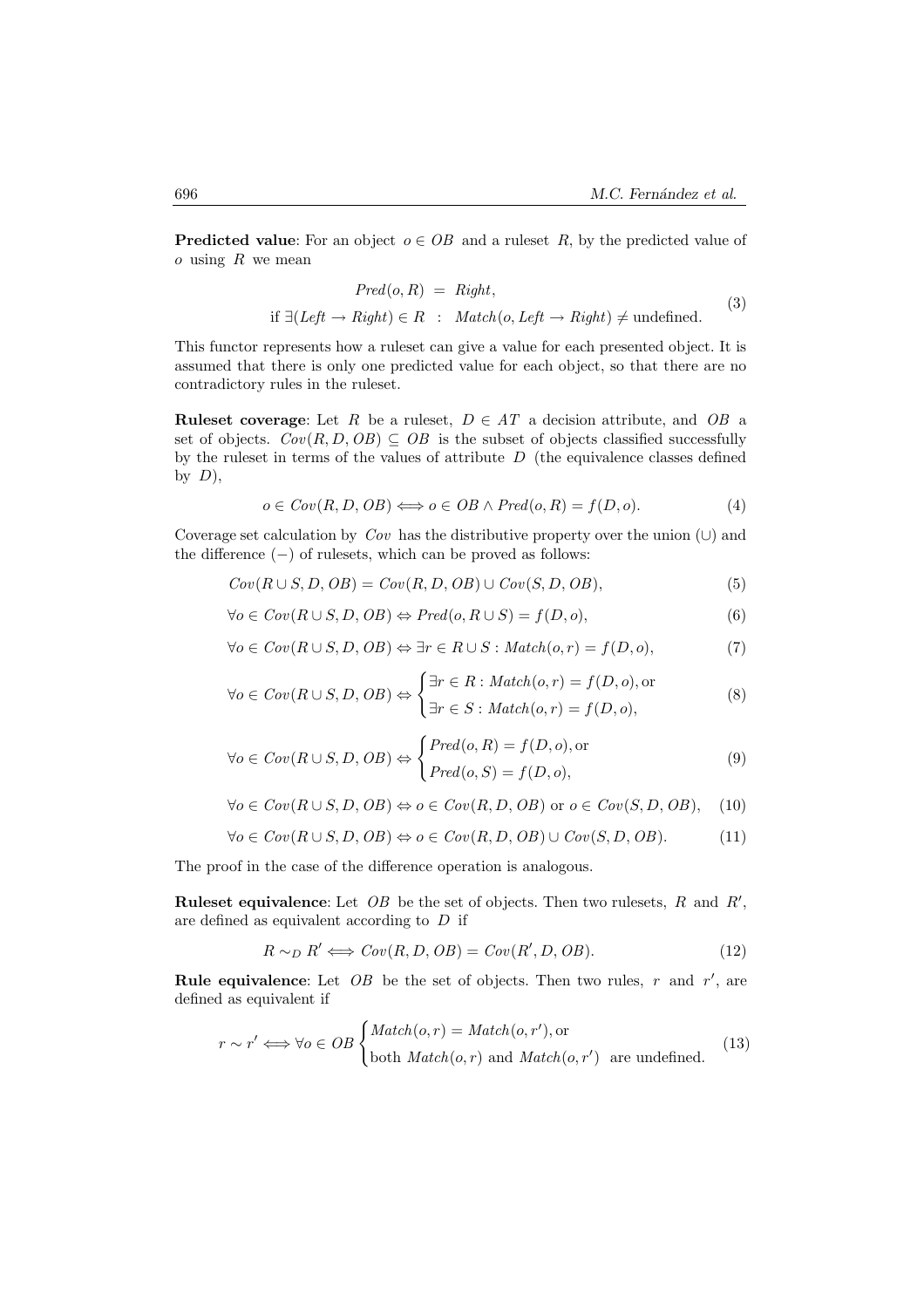Using these definitions, Problems  $\mathcal D$  and  $\mathcal Q$  can be expressed as follows:

- $\Phi$  If *R* is the original ruleset, the first objective is to find a new ruleset *R'* with the restriction  $R \sim_D R'$ . The new ruleset should have fewer rules than the previous one  $(|R'| < |R|)$ . This can be done in two different ways, namely by deleting redundant rules, or by combining a subset of the ruleset obtaining a reduced subset:
	- *•* **Redundant rule deletion**: *r ∈ R* is a redundant rule if

$$
\forall o \in OB \; \exists r' \in R : r' \neq r \begin{cases} Match(o, r) = Match(o, r'), & \text{or both} \\ Match(o, r) & \text{and } Match(o, r') \text{ are undefined} \end{cases} \tag{14}
$$

With this definition, it is easy to prove that  $R \sim_D R - \{r\}$ . Indeed, suppose that *R* and  $R - \{r\}$  are not equivalent. Then

$$
Cov(R, D, OB) \neq Cov(R - \{r\}, D, OB),\tag{15}
$$

$$
\exists o \in OB : Pred(o, R) \neq f(o, D) \text{ or } Pred(o, R - \{r\}) \neq f(o, D), \quad (16)
$$

$$
\exists o \in OB : Pred(o, R) \neq Pred(o, R - \{r\}).\tag{17}
$$

This can only be true under three possible conditions:

First: 
$$
\exists o \in OB
$$
:  $Pred(o, R - \{r\}) = v_1$  and  
\n $Match(o, r) = v_2$  with  $v_1 \neq v_2$ . (18)

But in this case, the ruleset *R* would have contradictory rules.

Second: 
$$
\exists o \in OB
$$
:  $Pred(o, R - \{r\}) = \text{undefined and}$   
 $Match(o, r) = v_2.$  (19)

$$
Pred(o, R - \{r\}) = \text{undefined} \Leftrightarrow \nexists r' \in R : r' \neq r
$$
  

$$
Match(o, r') \neq \text{undefined.}
$$
 (20)

Thus this formula and (14) are contradictory.

Third: 
$$
\exists o \in OB
$$
:  $Pred(o, R - \{r\}) = v_1$  and  
 $Match(o, r) =$  undefined. (21)

$$
Pred(o, R - \{r\}) = v_1 \Leftrightarrow \exists r' \in R : r' \neq r
$$
  

$$
Match(o, r') = v_1.
$$
 (22)

But this formula and (14) are contradictory.

• **Rule combination**: A set of rules  $R'$  (a subset of the original ruleset  $R$ ) can be combined to create a new set of rules  $R''$  under the following conditions:

$$
R' \cap R'' = \emptyset,\tag{23}
$$

$$
Cov(R', D, OB) = Cov(R'', D, OB),
$$
\n(24)

$$
R - R' \cup R''
$$
 has no contradictory rules. (25)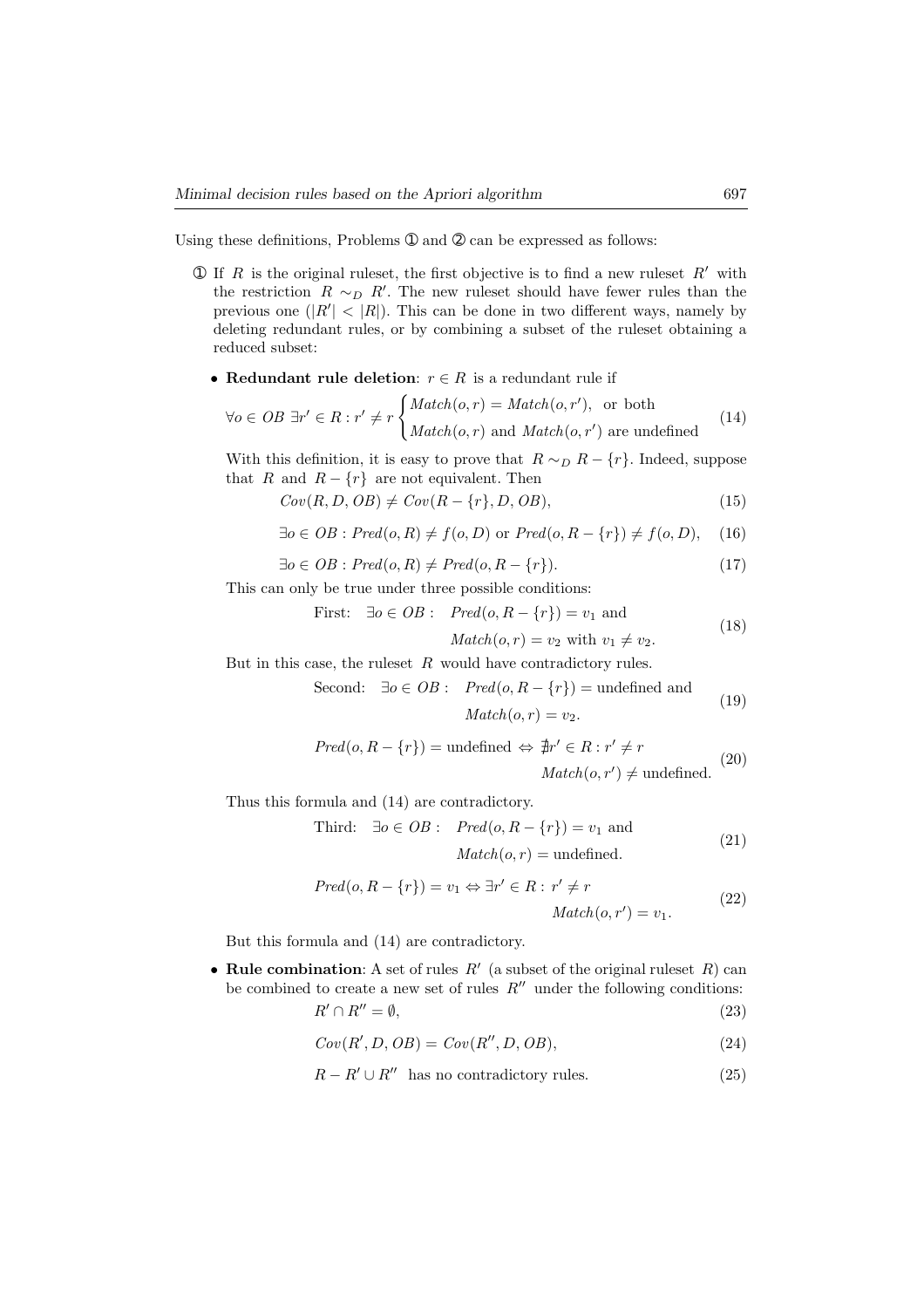This definition can be used to prove that  $R \sim_D ((R - R') \cup R'')$ . Indeed, the equivalence relationship between rulesets is calculated based on the coverage sets:

$$
R \sim_D ((R - R') \cup R'') \Longleftrightarrow Cov(R, D, OB) = Cov((R - R') \cup R''), D, OB).
$$
 (26)

Using the distributive property of the coverage over the ruleset union and difference, we see that  $R \sim_D ((R - R') \cup R'')$  iff

$$
Cov(R, D, OB) = Cov(R, D, OB) - Cov(R', D, OB) \cup Cov(R'', D, OB).
$$
 (27)

Using  $(24)$ , we get

 $Cov(R, D, OB) = Cov(R, D, OB) - Cov(R', D, OB) \cup Cov(R', D, OB),$  (28)

$$
Cov(R, D, OB) = Cov(R, D, OB). \tag{29}
$$

➁ The second objective deals with the reduction of the rule complexity. For each rule in *R* ( $(Left \rightarrow Right) \in R$ ), the left-hand side has one or more predicate conditions that are able to describe the objects covered by the rule. Therefore a value is predicted for all the objects described by these conditions.

One of these conditions  $((A_i = v_i) \in Left)$  is called superfluous if

$$
\forall o \in OB : Match(o, Left \rightarrow Right) = Match(o, Left - \{(A_i, v_i)\} \rightarrow Right). (30)
$$

These conditions are equivalent to

$$
\forall (A_j = v_j) \in Left : f(A_j, o) = v_j,
$$
  

$$
\forall (A_j = v_j) \in Left : f(A_j, o) = v_j \land (A_j = v_j) \neq (A_i = v_i).
$$
  
(31)

This formula is true when

$$
\forall (A_j = v_j) \in \text{Left}: f(A_j, o) = v_j \land (A_j = v_j) \neq (A_i = v_i) \Leftrightarrow f(A_i, o) = v_i. \tag{32}
$$

#### **3.2. Post-Processing Algorithm**

**Input:** The algorithm takes a ruleset *R<sup>o</sup>* extracted by applying the positive region procedures of VPRSM to a decision table.<sup>2</sup> *OB* are the objects successfully classified by  $R_o$  using the attribute  $D \in AT$  as a decision attribute.

**Output:** A new ruleset *R<sup>f</sup>* that is able to classify the same objects *OB*.

#### **Algorithm:**

➊ The Apriori algorithm is executed to obtain the itemsets of size *k* or less.

<sup>2</sup> The ruleset is in fact a set of equivalence classes.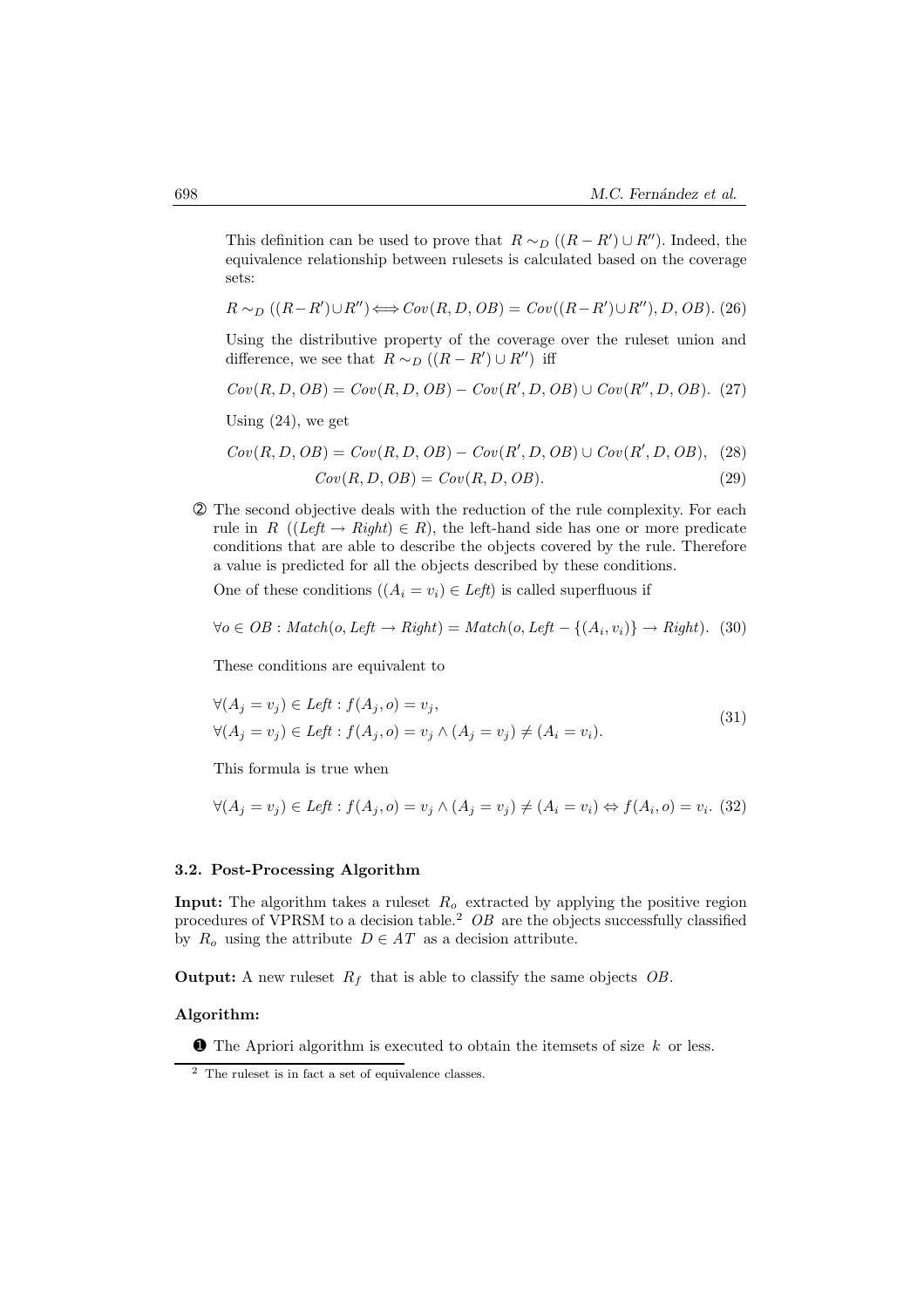➋ A set of association rules is calculated with minimal support and confidence. This set of rules is called *AR* and the rules have the form

$$
(A_1 = v_1) \land (A_2 = v_2) \land \cdots \land (A_n = v_n) \longrightarrow (B = v_b).
$$
 (33)

- ➌ Each of the rules is processed with the following criteria:
	- $\Box$  If  $D = B$ , the association rule has the decision attribute as a predicate on its right-hand side. This rule is included in  $R_f$ . This kind of rules is called the *direct a-priori rules*. Once this rule is moved to the final ruleset, all the rules in *AR* and *R* whose left-hand sides are a supersets of the left-hand sides of this association rule are deleted.
	- $\Box$  If  $D \in \{A_1, A_2, \ldots, A_n\}$ , the decision attribute appears on the left-hand side of the rule. In these cases the rule is ignored.
	- $\Box$  If *D* do not belong to the rule, then all the rules in  $R$ <sup>*o*</sup> are scanned. If all the conditions from the association rule  $(A_1 = v_1) \wedge (A_2 = v_2) \wedge \cdots \wedge (A_n =$  $v_n$ ) as well as the right-hand side  $B = v_b$  belong to the left-hand side of the decision rule, then the condition  $B = v_b$  is deleted from the decision rule, because it is redundant:

The association rule: 
$$
(ALeft \rightarrow ARight) \in AR,
$$
 (34)

All the decision rules: 
$$
\forall (Left \rightarrow Right) \in R. \tag{35}
$$

If 
$$
(ALeft \cup ARight) \subseteq Left
$$
,

- the new decision rule is  $(Left ARight) \rightarrow Right$ . (36)
- ➍ Once all the rules in *AR* have been processed, the remaining rules in *R<sup>o</sup>* are moved to  $R_f$ . These rules are called the *reduced rules*.

# **4. Validation of the Algorithm**

This algorithm has been used to reduce the models generated by the positive region calculation with several datasets from the UCI machine learning repository (Blake and Merz, 2001). The datasets selected for this test have the following characteristics:

- ❶ All the attributes must be discrete (nominal), because we do not deal with continuous values.
- ❷ The dataset should have more than 8 attributes and 100 objects. When the positive region is calculated for datasets with either few attributes or few objects, the number of rules and their complexity are less significant than in large datasets. Because our algorithm deals with complex datasets, we reduce the cases studied to those of these sizes.

With these conditions only six datasets were selected.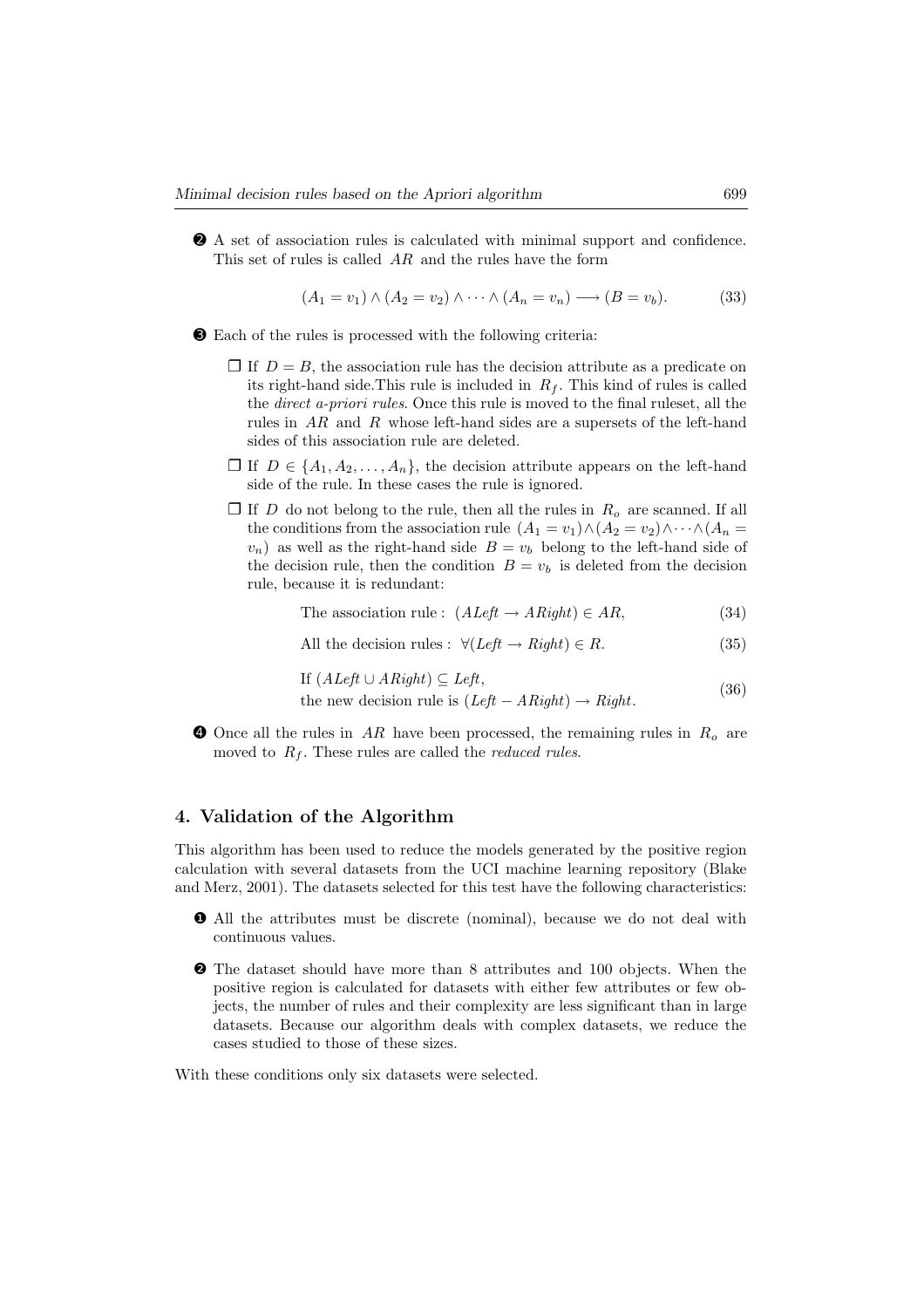|                   | Positive region |      |                    | Using the post-processing algorithm |                       |       |          |               |      |           |                 |      |       |
|-------------------|-----------------|------|--------------------|-------------------------------------|-----------------------|-------|----------|---------------|------|-----------|-----------------|------|-------|
|                   |                 |      |                    |                                     | <i>A-priori</i> rules |       |          | Reduced rules |      |           | Total rules     |      |       |
| Dataset           | RS              | MS   | MRC Size           |                                     | RS                    | MS    | MRC RS   |               | MS   | MRC RS    |                 | MS   | MRC   |
| breast-<br>cancer | 176             | 1.03 | 9.00               | 5                                   | 16                    | 7.38  | 4.06 109 |               | 1.02 | 7.33 125  |                 | 1.83 | 6.91  |
| led24             | 200             | 1.00 | 24.00              | 5                                   | 10                    | 5.00  | 5.00 151 |               | 1.00 | 14.28 161 |                 | 1.25 | 13.70 |
| mushroom          | 8107            | 1.00 | 22.00 <sup> </sup> | 3                                   | 170                   | 10.33 | 2.93 128 |               | 1.00 | 11.01     | $\parallel$ 298 | 6.32 | 6.40  |
| soybean-<br>large | 629             | 1.08 | 35.00              | 3                                   | 121                   | 8.13  | 2.99 434 |               | 1.05 | 13.18 555 |                 | 2.60 | 10.96 |
| vote              | 342             | 1.27 | 16.00              | $\overline{2}$                      | $\mathbf{R}$          | 46.33 | 2.00 121 |               | 1.42 | 14.49 124 |                 | 2.51 | 14.19 |
| Z <sub>O</sub> O  | 42              | 1.60 | 16.00              | $\overline{2}$                      | 3                     | 35.33 | 2.00     | 14            | 1.64 | 6.00      | 17              | 7.59 | 5.29  |

Table 1. Experimental results.

In order to assess the results, the following parameters were calculated:

- *Ruleset size (RS):* The number of rules belonging to the ruleset.
- *Mean support (MS):* The mean number of objects successfully classified by the rules.
- *Mean rule complexity (MRC):* The mean number of conditions on the left-hand side of the rules.

The results obtained are presented in Table 1. The columns are grouped in two blocks:

- The first three columns are the values measured when the positive region algorithm is executed. As can be seen, the mean support (*MS*) is very low, and in most cases only one sample is described by each rule. The positive region rules are also very complex since all the condition attributes appear in each rule.
- The second block of columns belong to the results extracted by the postprocessing algorithm, using as the input the rules from the positive region calculation. These results are divided into three groups:
	- the rules extracted directly by the Apriori algorithm (association rules with the decision attribute on the right-hand sides of the rules),
	- the original decision rules after the post-processing algorithm; some rules were deleted because they are described by direct *a-priori* rules, and the others are filtered, removing redundant conditions and getting rules with less complexity,
	- the measures of both set of rules (direct *a-priori* rules and post-processed rules).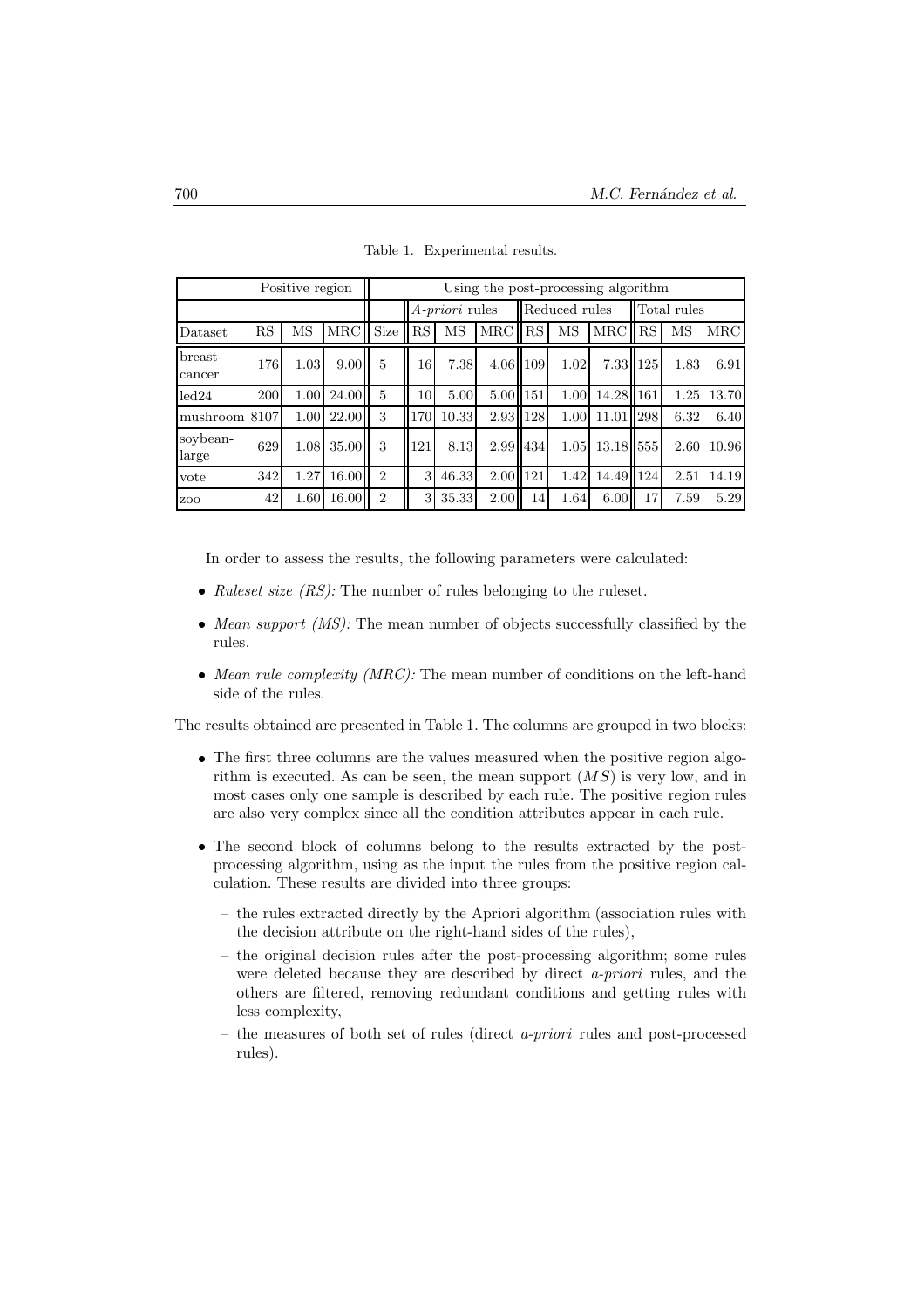## **4.1. Evaluation of the Results**

As is shown, the ruleset complexity was reduced in terms of both the number of rules and the number of conditions per rule. Some of the rulesets were reduced to 3.68% (from 8107 rules to 298), and the number of conditional predicates to 29.09% (from 22.00 to 6.40).

There is also another main difference betwen the original model and the final ruleset. The rules extracted by any rough set algorithm are independent of one another (there is no object described by more than one rule). The rules extracted by our algorithm, and especially the rules derived directly by the Apriori algorithm, may overlap one another, and therefore there would exist objects described by more than one rule. On the one hand, this characteristic alters the mean support measure (*MS*) in terms of the numbers of objects classified successfully by direct *a-priori* rules; on the other hand, this *MS* is correct for evaluating the strength of the rules in terms of how general they are.

The accuracy measures, like confusion matrices, are not included because our post-processing algorithm does not change this feature of the ruleset. If the association rules are extracted by the Apriori with 100% accuracy, the deletion of rules and redundant conditions does not modify the prediction power of the model.

The *Size* parameter in Table 1 defines the maximum itemset size when executing the Apriori algorithm. The selected value depends on the characteristics of each dataset. There is an important trend when different values are used: as the size of the itemset increases, the number of direct *a-priori* rules goes up too and, of course, the number of post-processed rules decreases. An example of how the number of rules changes depending on the values if this parameter is presented in Fig. 1.

A very important element in the performance of the algorithm is the number of the association rules extracted by the Apriori algorithm. This set of rules is scanned by our algorithms in order to classify them according to whether the decision attribute belongs to either the left- or the right-side of the rule or it is not present. The size of this set of rules increases when the itemset size increases (see Fig. 2). too

# **5. Discussion**

In this paper, a new approach in which the Apriori algorithm is used to obtain minimal rules has been presented. The knowledge discovery by means of rough set results in a set of rules all having the features of high confidence but very low supports. On the other hand, all condition attributes will appear in each rule. In order to reduce the set of condition attributes, reduct calculation and other methods have been traditionally used. Our approach is an alternative to reducing both the number of condition attributes and the number of rules. Besides, the average support of rules will increase with the application of our method. In this paper, we have presented some experimental results using datasets with more than 100 records described by more than 8 attributes (large datasets). The results highlight the fact that in all cases the approach enhances the output of the classification algorithm.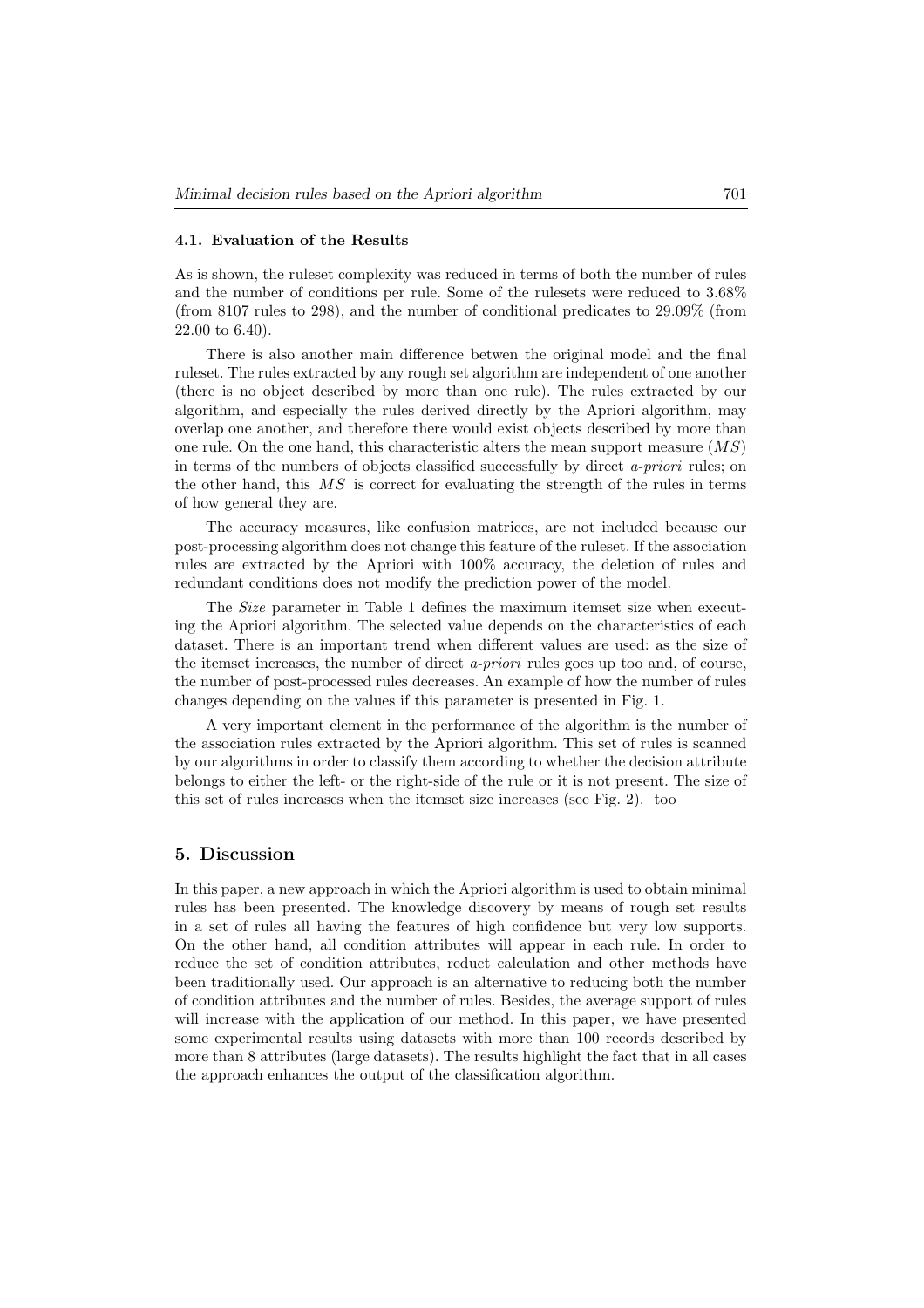

Fig. 1. Number of rules generated by the algorithm.



Fig. 2. Number of association rules extracted by the Apriori algorithm.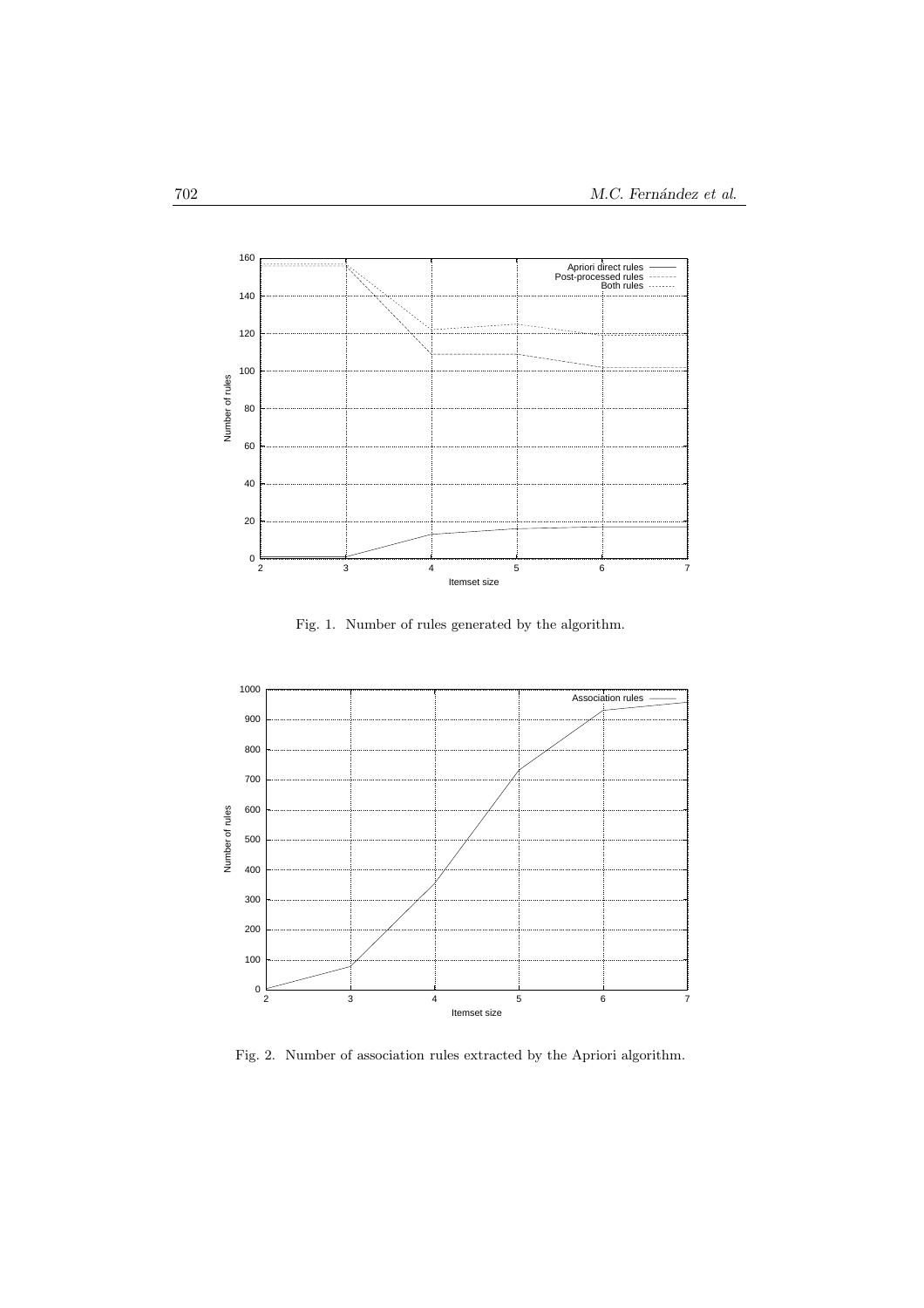The main drawback of our approach is the complexity of the resulting algorithm. There are two main nested loops in it: one scans the association rules extracted by the Apriori algorithm and the other the original rules. Nevertheless, let us observe that dealing with huge datasets the original ruleset is neither significant nor comprehensible. So some approach is needed to improve the quality of rules.

As the algorithm effectiveness has been proven, we are currently working on the improvement of its efficiency. We are also working on the application of this approach to models obtained by other classification methods.

## **References**

- Agrawal R., Imielinski T., Swami A. (1993): *Mining association rules between sets of items in large databases*. — Proc. ACM SIGMOD Int. Conf. *Management of Data*, Washington, pp.207–216.
- Bazan J.G. (1996): *Dynamic reducts and statistical inference*. Proc. 5-th Int. Conf. *Information Processing and Management of Uncertainty in Knowledge-Based Systems IPMU'96*, Granada, Spain, pp.1147–1151.
- Bazan J.G. (1998): *A comparison of dynamic and non-dynamic rough set methods for extracting laws from decision tables*, In: Rough Sets in Knowledge Discovery (Polkowski L. and Skowron A., Eds.). — Heidelberg: Physica-Verlag, pp.321–365.
- Blake C.L. and Merz C.J. (2001): *UCI Repository of machine learning databases*. Irvine, CA: University of California, Department of Information and Computer Science, http://www.ics.uci.edu/*∼*mlearn/MLRepository.html.
- Grzymala-Busse J.W. (1993): *LERS: A system for learning from examples based on rough sets*, In: Intelligent Decision Support: Handbook of Applicactions and Advances of Rough Set Theory (Slowinski R., Ed.). — Banff, Alberta: Kluwer Netherlands, pp.3–18.
- Choobineh F., Paule M., Silkker W. and Hashemei R. (1997): *On integration of modified rough set and fuzzy logic as classifiers*. — Proc. Joint Conf. *Information Sciences*, North Carolina, pp.255–258.
- Kosters W., Marchiori E. and Oerlemans A. (1999): *Mining cluster with association rules*. — Lecture Notes in Computer Science 1642, Springer, pp.39–50.
- Kryszkiewicz M. (1998a): *String rules in large databases*. Proc. 7-th Int. Conf. *Information Processing and Management of Uncertainty in Knowledge-Based Systems IPMU98*, Paris, Vol.2, pp.1520–1527.
- Kryszkiewicz M. (1998b): *Fast discovery of representative association rules*. Proc. 1-st Int. Conf. *Rough Sets and Current Trends in Computing, RSCTC'98*, Warsaw, Poland, pp.214–221.
- Kryszkiewicz M. and Rybinski H. (1998): *Knowledge discovery from large databases using rough sets* . — Proc. 6-th Europ. Congr. *Intelligent Techniques and Soft Computing EUFIT'98*, Aachen, Germany, Vol.1, pp.85–89.
- Lin T.Y. (1996): *Rough set theory in very large databases*. Proc. *Computational Enfineering in Systems Applications, CESA'96*, Lille, France, Vol.2, pp.936–941.